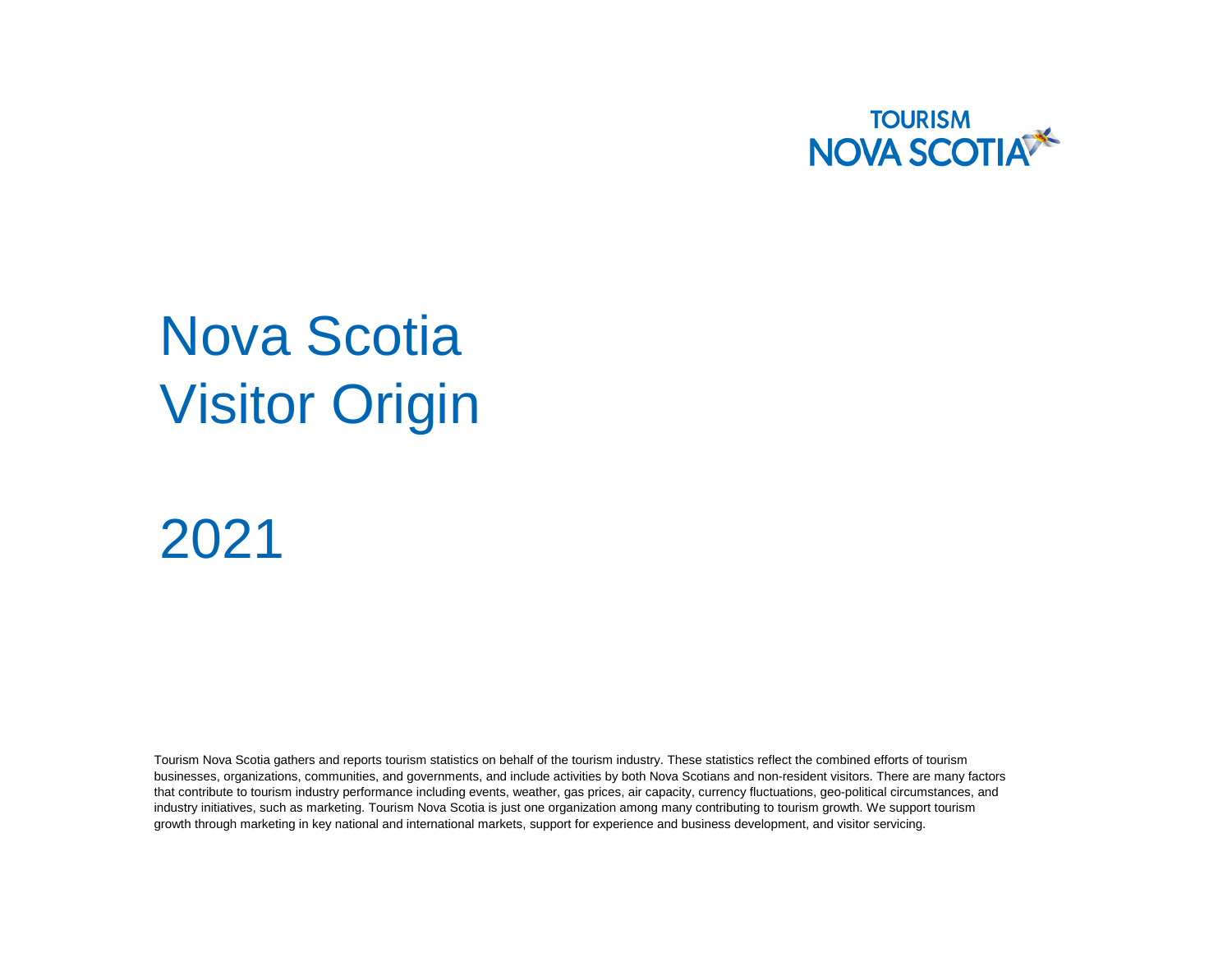|                                                              |                          |                          |                          |                          |                          |                          |                          |                          |                          | <b>TOURISM</b><br>NOVA SCOTIA |            |                          |                 |                 |                 |
|--------------------------------------------------------------|--------------------------|--------------------------|--------------------------|--------------------------|--------------------------|--------------------------|--------------------------|--------------------------|--------------------------|-------------------------------|------------|--------------------------|-----------------|-----------------|-----------------|
| <b>NOVA SCOTIA - ESTIMATED AIR VISITATION BY ORIGIN 2021</b> |                          |                          |                          |                          |                          |                          |                          |                          |                          |                               |            |                          |                 |                 |                 |
|                                                              |                          |                          |                          |                          |                          |                          |                          |                          |                          |                               |            |                          |                 |                 |                 |
| 2021                                                         | Jan                      | Feb                      | <b>March</b>             | <b>April</b>             | May                      | June                     | July                     | Aug                      | <b>Sept</b>              | Oct                           | <b>Nov</b> | <b>Dec</b>               | <b>YTD 2021</b> | <b>YTD 2020</b> | <b>YTD 2019</b> |
| <b>Atlantic Canada</b>                                       | 2,100                    | 900                      | 1,100                    | $\overline{\phantom{a}}$ | 600                      | 700                      | 2,500                    | 5,000                    | 5,000                    | 3,700                         | 3,200      | 3,100                    | 28,200          | 38,700          | 87,700          |
| Quebec                                                       | 200                      | $\overline{\phantom{a}}$ | $\overline{\phantom{a}}$ | 100                      | $\qquad \qquad -$        | $\overline{\phantom{a}}$ | 700                      | 3,100                    | 3,000                    | 2,800                         | 2,400      | 1,600                    | 14,100          | 5,200           | 32,200          |
| Ontario                                                      | 800                      | 400                      | 400                      | 600                      | 300                      | 400                      | 5,100                    | 23,200                   | 30,100                   | 27,200                        | 13,900     | 13,000                   | 115,300         | 44,800          | 290,200         |
| Western Canada                                               | 900                      | 300                      | 400                      | 800                      | 300                      | 400                      | 3,200                    | 19,200                   | 16,100                   | 13,700                        | 4,700      | 7,200                    | 67,400          | 28,200          | 146,900         |
| <b>CANADA</b>                                                | 4,000                    | 1,700                    | 2,100                    | 1,600                    | 1,400                    | 1,600                    | 11,400                   | 50,400                   | 54,200                   | 47,400                        | 24,300     | 25,000                   | 225,000         | 116,900         | 556,900         |
| New England (inc Maine)                                      | --                       | --                       | --                       | $-$                      | $-$                      | $-$                      | $-$                      | $\overline{\phantom{a}}$ | 100                      | 300                           | 100        | $\sim$                   | 700             | N/A             | 14,400          |
| <b>Middle Atlantic</b>                                       | $-$                      |                          | --                       | $-$                      | $-$                      | --                       | --                       | 200                      | 200                      | 200                           | --         | $\overline{\phantom{a}}$ | 900             | N/A             | 18,300          |
| <b>East North Central</b>                                    | $\overline{\phantom{a}}$ | --                       | --                       | --                       | ۰.                       | --                       | --                       | 200                      | 300                      | 200                           | --         | 100                      | 1,000           | N/A             | 13,000          |
| <b>West North Central</b>                                    | $\overline{\phantom{a}}$ | $\overline{\phantom{m}}$ | --                       | --                       | ۰.                       | --                       | $-$                      | $\overline{\phantom{a}}$ | 200                      | 200                           | --         | $\sim$                   | 500             | N/A             | 6,200           |
| South Atlantic                                               | $\overline{\phantom{a}}$ | $\overline{\phantom{a}}$ | --                       | $\overline{\phantom{a}}$ | $-$                      | $\overline{\phantom{a}}$ | $-$                      | 200                      | 500                      | 500                           | 300        | 200                      | 1.900           | N/A             | 25,800          |
| <b>East South Central</b>                                    | $\overline{\phantom{a}}$ | $\overline{\phantom{m}}$ | --                       | --                       | $-$                      | $\overline{\phantom{a}}$ | $-$                      | --                       | $\overline{\phantom{a}}$ | $\overline{\phantom{a}}$      | --         | $\overline{\phantom{a}}$ | 200             | N/A             | 4,900           |
| <b>West South Central</b>                                    | $\overline{\phantom{a}}$ | --                       | --                       | $\overline{\phantom{a}}$ | ۰.                       | $\overline{\phantom{m}}$ | $\overline{\phantom{a}}$ | $\overline{\phantom{a}}$ | 200                      | 200                           | --         | $\overline{\phantom{a}}$ | 600             | N/A             | 8,900           |
| Mountain                                                     | $-$                      | $ -$                     | $\sim$                   | $-$                      | $\overline{a}$           | $-$                      | $\overline{a}$           | $\overline{\phantom{a}}$ | 200                      | 200                           | 200        | $\sim$                   | 800             | N/A             | 7,400           |
| Pacific                                                      | $\overline{a}$           | --                       | --                       | $\overline{\phantom{a}}$ | $\overline{\phantom{a}}$ | $\overline{\phantom{a}}$ | $\overline{\phantom{a}}$ | 600                      | 700                      | 600                           | 200        | 300                      | 2,500           | N/A             | 15,600          |
| <b>UNITED STATES</b>                                         | 100                      | --                       | --                       | --                       | ۰.                       | --                       | 300                      | 1,300                    | 2,600                    | 2,300                         | 1,100      | 1,000                    | 9,000           | 8,000           | 114,600         |
| <b>United Kingdom</b>                                        | $\overline{\phantom{a}}$ | --                       | $\sim$                   | $-$                      | $-$                      | $-$                      | $\overline{a}$           | $-$                      | 300                      | 600                           | 800        | 300                      | 2,100           | N/A             | 27,800          |
| Germany                                                      | $\overline{\phantom{a}}$ | --                       | --                       | $\overline{\phantom{a}}$ | $-$                      | $\overline{\phantom{a}}$ | $\overline{\phantom{a}}$ | $\overline{\phantom{a}}$ | 300                      | 900                           | 400        | 200                      | 1,800           | N/A             | 13,700          |
| Other Europe                                                 | $\overline{\phantom{a}}$ | $-$                      | --                       | $\overline{a}$           | $-$                      | $\overline{\phantom{a}}$ | $\overline{\phantom{a}}$ | 200                      | 600                      | 1,100                         | 400        | 300                      | 2,600           | N/A             | 18,500          |
| <b>Other Overseas</b>                                        | $\overline{\phantom{a}}$ | $\overline{\phantom{m}}$ | --                       | $\overline{\phantom{a}}$ | $\overline{\phantom{a}}$ | $\overline{\phantom{a}}$ | 100                      | 500                      | 600                      | 800                           | 200        | 300                      | 2,700           | N/A             | 26,000          |
| <b>OVERSEAS</b>                                              | 100                      | --                       | $\sim$                   | 100                      | ۰.                       | $\sim$                   | 200                      | 800                      | 1,800                    | 3,300                         | 1.700      | 1,000                    | 9.300           | 8,700           | 86,000          |
| <b>TOTAL AIR VISITATION</b>                                  | 4,300                    | 1,800                    | 2,200                    | 1,800                    | 1,500                    | 1,700                    | 11,900                   | 52,500                   | 58,600                   | 53,000                        | 27,100     | 26,900                   | 243,300         | 134,000         | 757,600         |
| % change monthly (versus 2020)                               | $-88$                    | $-93$                    | $N/A^*$                  | $N/A^*$                  | $N/A^*$                  | $N/A^*$                  | $N/A^*$                  | 393                      | 654                      | 599                           | 303        | 445                      | 82              |                 |                 |
| % change monthly (versus 2019)                               | $-89$                    | $-94$                    | $-93$                    | $-95$                    | $-97$                    | $-98$                    | $-89$                    | $-59$                    | $-40$                    | $-34$                         | $-35$      | $-22$                    | $-68$           | $-82$           |                 |

\*No air nor road data collected from March to July 2020 due to COVID-19 province-wide shutdown. Overall 2020 air and road visitation is an estimate.

"--" indicates that a number is below 100 but above 0.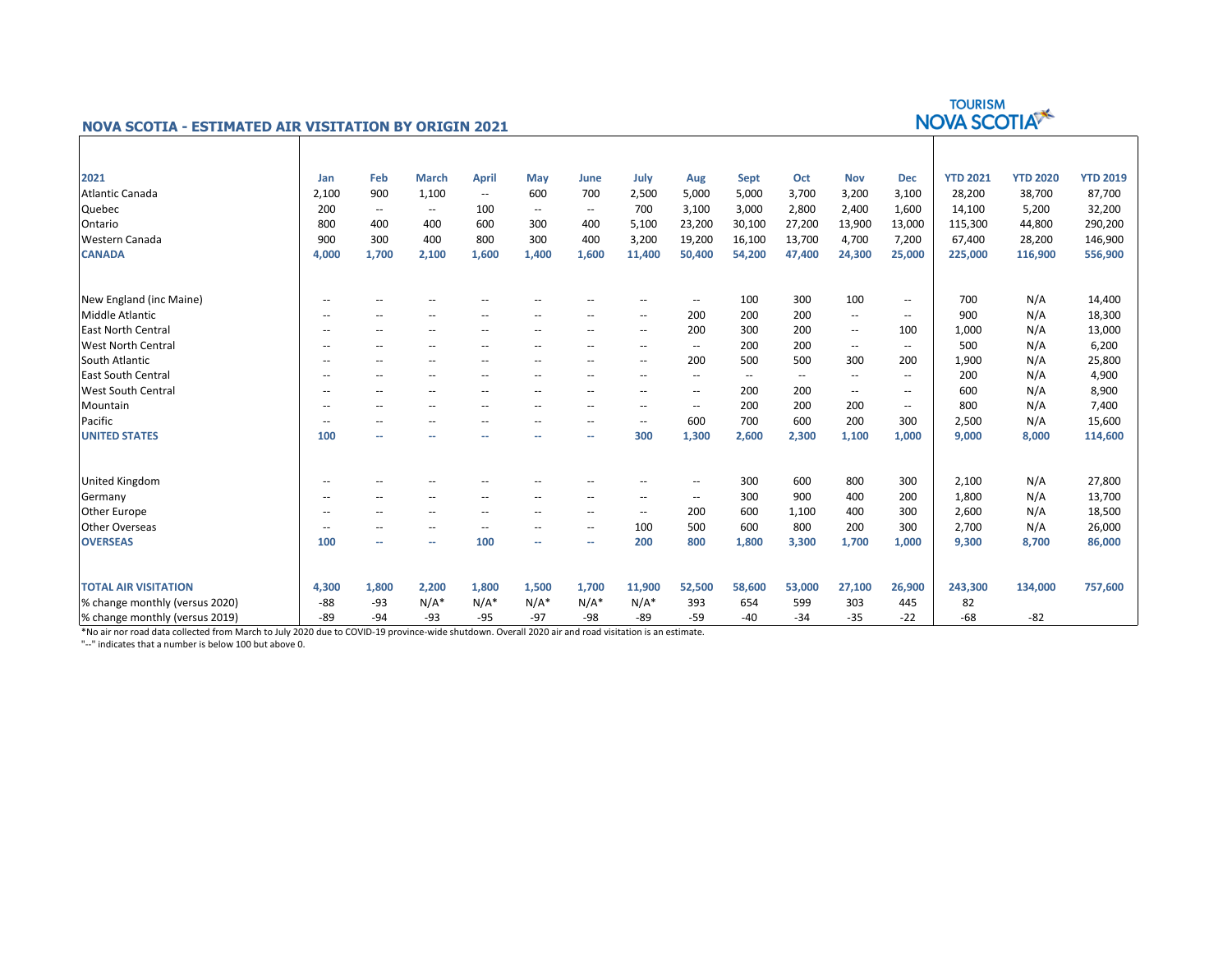

% change monthly (versus 2019) -83 -83 -82 -79 -91 -86 -56 -37 -23 -44 -38 -53 -59 -58

\*No air nor road data collected from March to July 2020 due to COVID-19 province-wide shutdown. Overall 2020 air and road visitation is an estimate.

"--" indicates that a number is below 100 but above 0.